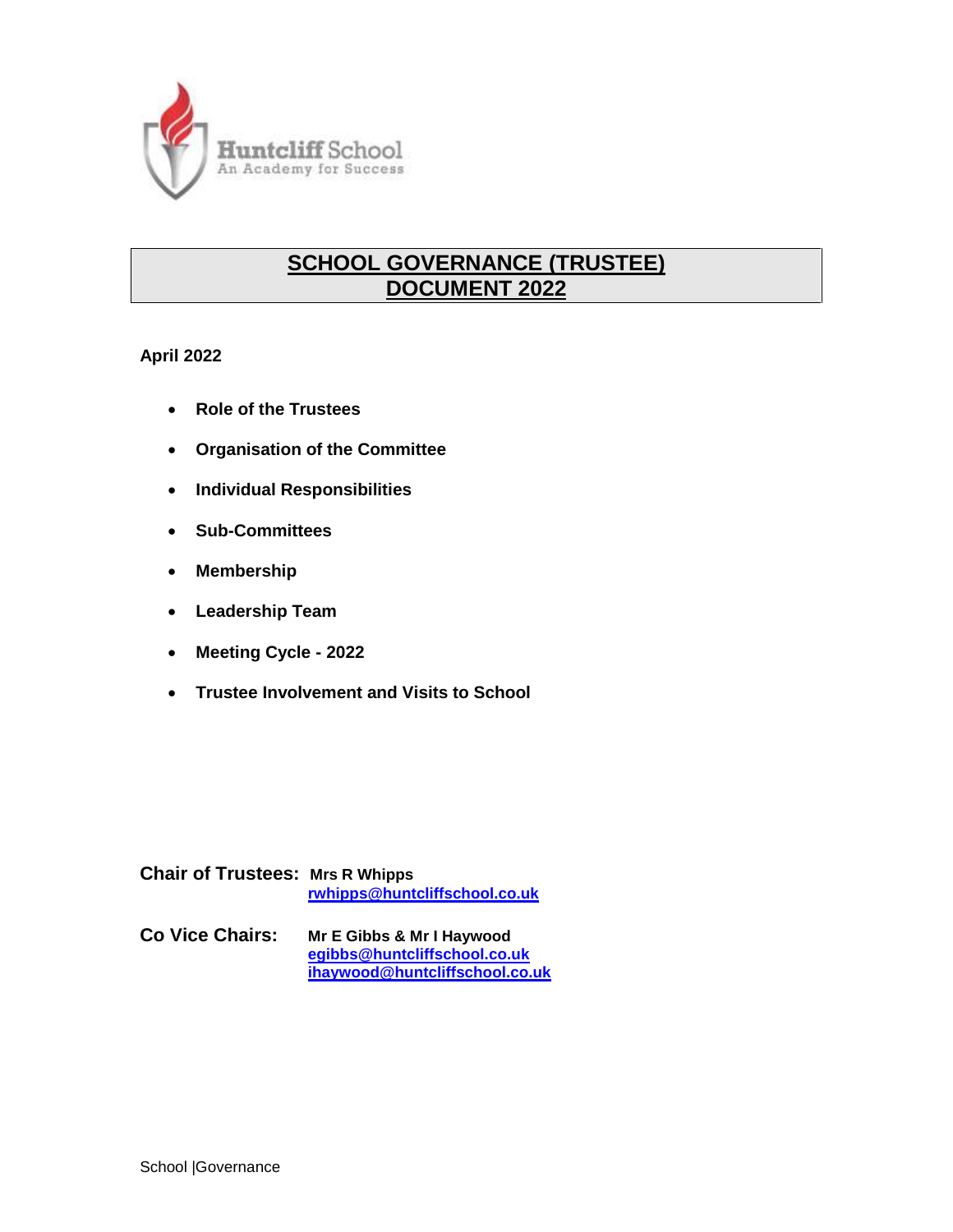

## **The Role of the Trustee at Huntcliff School**

In accordance with recent legislation and the relevant Education Acts our Trustees will:

- Act with integrity, objectivity and honesty in the best interests of the school
- Be open about their decisions and actions

#### **The Trustees will act strategically by:**

- Setting the aims and objectives for the school
- Setting policies for achieving those aims and objectives
- Setting targets by which progress towards the aims and objectives can be measured
- Reviewing and monitoring progress in achieving the aims, objectives and targets

In all of the above, the Trustees will act in accordance with Education Law, and will consider any advice given by the Headteacher and the Senior Leadership Team.

The Trustees will act as a 'critical friend' offering an external perspective to the Headteacher and the school: monitoring its work, offering support and advice, an external opinion, asking challenging questions and offering constructive criticism when appropriate.

#### **The Role of the Headteacher**

The Headteacher is, by right of office, a Trustee of the school.

The Headteacher, as the principal leader and manager for the school, is responsible for the internal organisation, management and control of the school, for advising the Trustees and for implementing the strategic development plan.

The Headteacher will be supported in the day-to-day management of the school by the Senior Leadership Team.

Incorporated in the role of the Headteacher and Lead Professionals in advising the Trustees are:

- Formulating aims and objectives for the school, for adoption, modification or rejection by the Trustees.
- Formulating policies and targets for the Trustees to consider adopting
- Reporting to the Trustees on progress
- Completing the School Improvement Plan presentation to the Trustees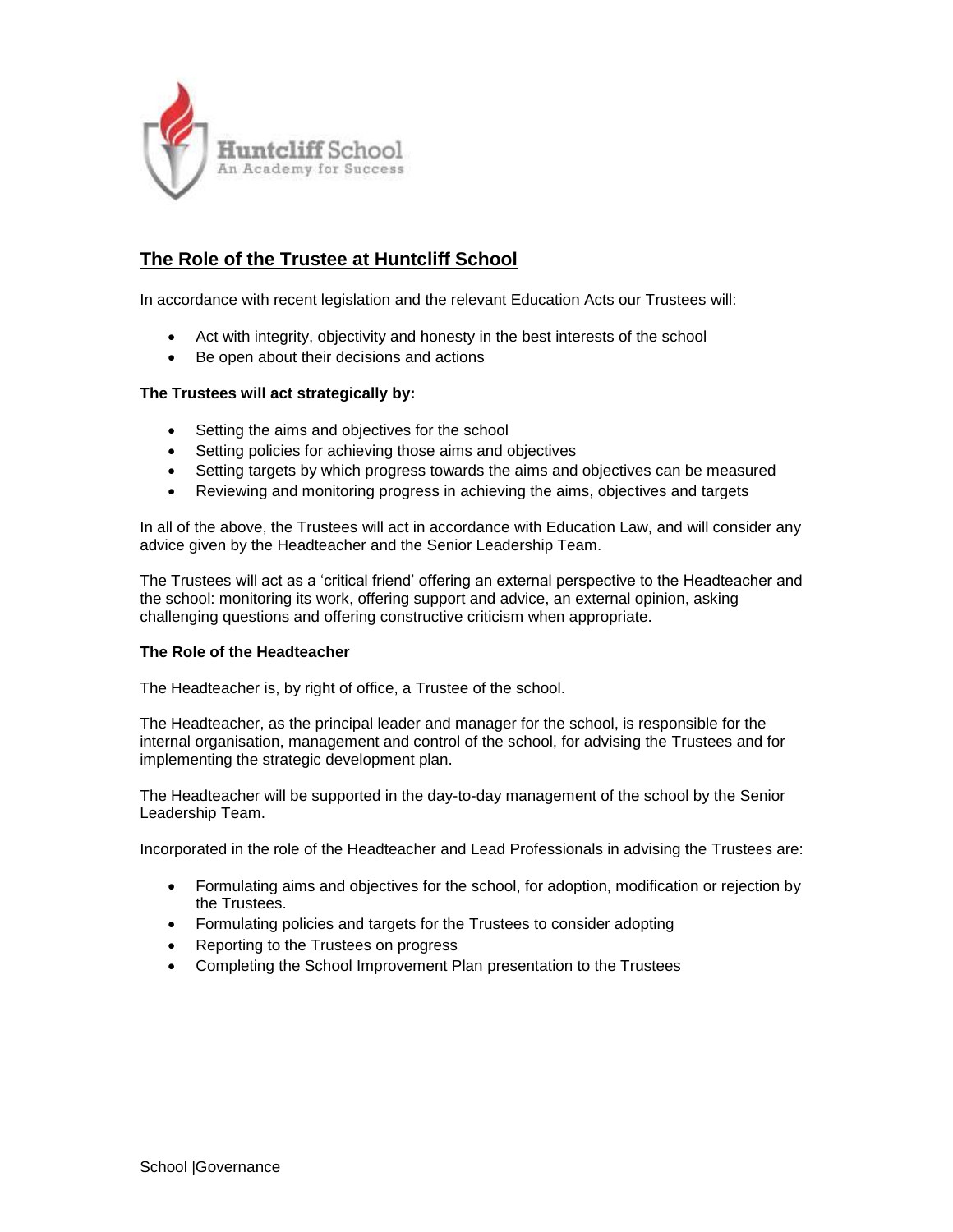

#### **Delegation of the Trustees Functions**

The full Trustees has taken decisions about delegation, and that delegation has been considered in the light of:

- The requirement for the Trustees to fulfil a largely strategic function within the school.
- The responsibility of the Headteacher and Senior Leadership Team for the internal organisation, management and control of the school.
- The requirement for the Headteacher to comply with any legal and reasonable direction of the Trustees in carrying out a function delegated by the Trustees

## **Meeting Cycle**

The Trustees will meet six times in the academic year 2021-2022

| Term 1 | 13th October 2021         |
|--------|---------------------------|
| Term 2 | $1st$ December 2021 + AGM |
| Term 3 | 26th January 2022         |
| Term 4 | 30th March 2022           |
| Term 5 | 25 <sup>th</sup> May 2022 |
| Term 6 | 13th July 2022            |

**The Audit, Risk & Personnel Committee** will meet on: 6<sup>th</sup> October 2021, 23<sup>rd</sup> November 2021, 23<sup>rd</sup> March 2022 and 18<sup>th</sup> May 2022. The Chair of the Audit Committee is Mr Ian Haywood.

**The Inclusion Committee** will meet on will meet on 8<sup>th</sup> October 2021, 14<sup>th</sup> January 2021, 29<sup>th</sup> April 2022 and 8<sup>th</sup> July 2022. The Chair of the T&L Committee is Mr Ewart Gibbs.

**The Teaching and Learning Committee** will meet on will meet on 17<sup>th</sup> November 2021, 16<sup>th</sup> March 2022 and 6<sup>th</sup> July 2022. The Chair of the T&L Committee is Mrs Rachel Whipps.

All Trustees meetings are clerked. The Clerk for the Trustees is Mrs N Carolan [\(nicola.carolan@northlincs.gov.uk\)](mailto:nicola.carolan@northlincs.gov.uk). The Clerk will normally issue the meeting agenda at least 7 days in advance of each meeting.

Trustees with a vested interest in any item discussed should declare their interest, withdraw from the meeting and not take part in any voting.

Decisions will be determined by a majority of the full Trustees members present and voting. In the event of a tied vote, the Chair will have a second and casting vote.

The un-adopted minutes of Trustees meetings will be circulated by the Clerk to all Trustees as soon as possible after the meeting.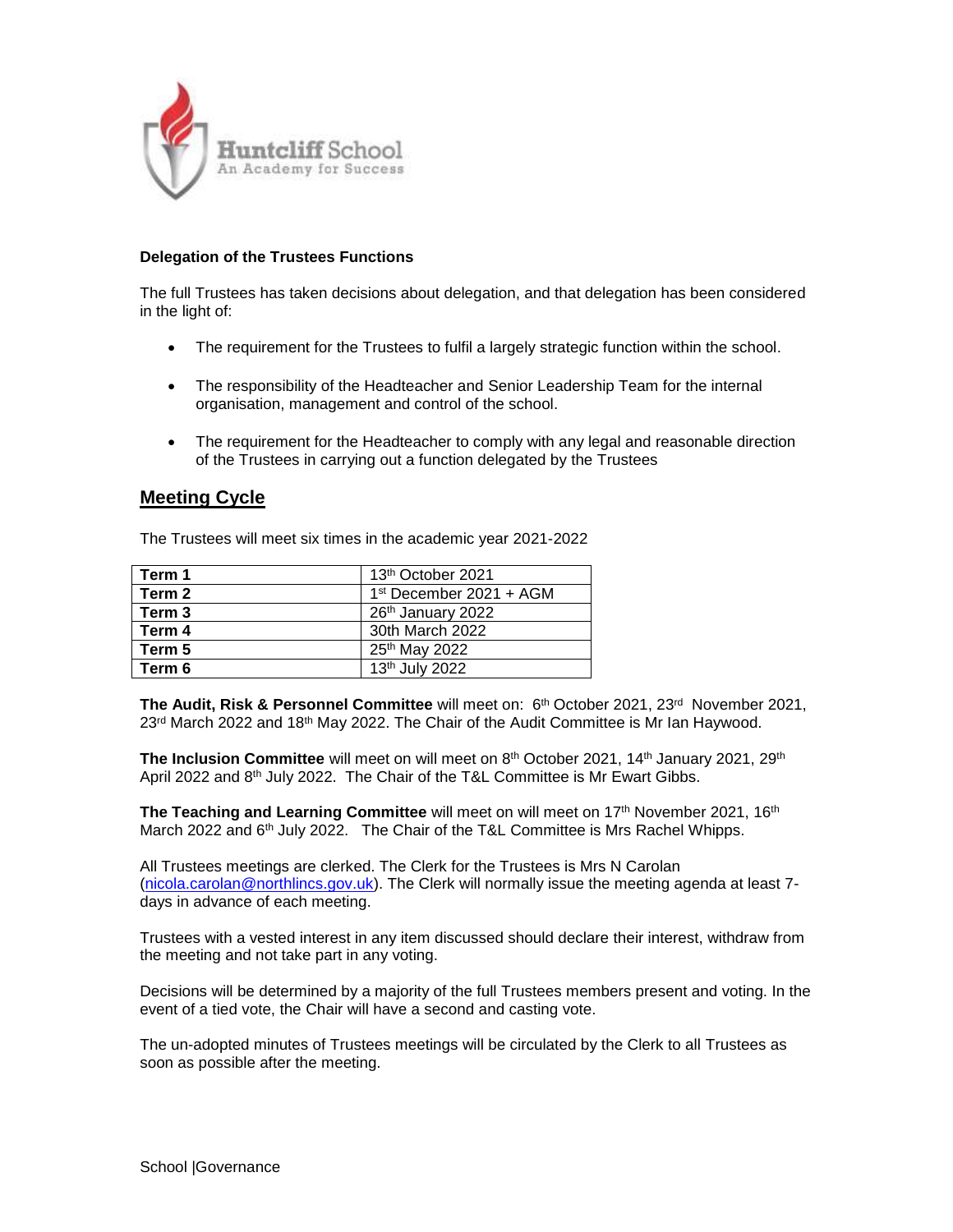

The un-adopted minutes of each meeting will be discussed, amended if necessary, and adopted / signed by the Chair at the next meeting.

## **Individual Responsibilities**

| <b>Chair's responsibilities:</b>                             | <b>Clerk's responsibilities:</b>                                     |
|--------------------------------------------------------------|----------------------------------------------------------------------|
| To liaise with the Clerk and Headteacher to agree the agenda | To liaise with the Chairs and the Headteacher to<br>agree the agenda |
| To chair meetings                                            | To arrange meetings & notify trustees and members                    |
| To liaise with the Headteacher                               | To note decisions/options                                            |
|                                                              | To provide written report/minutes                                    |

#### **MEMBERS as of April 2022**

| <b>Name</b>   | <b>Position/</b><br><b>Appointed</b><br><b>Ceased</b> |                                      | <b>Pecuniary</b>                                              |
|---------------|-------------------------------------------------------|--------------------------------------|---------------------------------------------------------------|
| Dr P Frankish | 01/09/19                                              |                                      | Mayor of Kirton in<br>Lindsev                                 |
| Mr S Chandler | 15/01/20                                              | Appointed 15.01.20 - Members Meeting | Commissioned<br>manufacture of<br>trailer for GPC<br>project. |
| Mr N Clarke   | 15/01/20                                              | Appointed 15.01.20 - Members Meeting |                                                               |
| Mrs J Coote   | 15/01/20                                              | Appointed 15.01.20 - Members Meeting |                                                               |
| Mr P Mack     | 04/02/20                                              | Appointed 15.01.20 - Members Meeting | None                                                          |
| Mrs M Rands   | 01/09/19                                              |                                      |                                                               |

## **TRUSTEES April 2022**

| <b>Name</b>                          | <b>Position/</b><br><b>Appointed</b><br><b>Ceased</b> | <b>Department Link</b>                                                                                                                                       | <b>Pecuniary</b>                                        |
|--------------------------------------|-------------------------------------------------------|--------------------------------------------------------------------------------------------------------------------------------------------------------------|---------------------------------------------------------|
| <b>CHAIR - Mrs R Whipps</b>          | 01/09/19                                              | Maths/NQT (ECTs) / Anti-Bullying/Behaviour &<br>Safety (Inclusion Cttee) / PM (Head)                                                                         | None                                                    |
| Mr I Haywood<br><b>CO-VICE CHAIR</b> | 01/09/19                                              | PM (Head) / Data Protection Officer                                                                                                                          | Director,<br>Haywood, Lunn &<br><b>Allen Solicitors</b> |
| Mr E Gibbs<br><b>CO-VICE CHAIR</b>   | 01/09/19<br>14/10/20                                  | SEN/Inclusion, CP/CiC/PP/Safeguarding &<br>Childhood Resilience Champion (Mental Health)/<br>Anti-Bullying/Behaviour & Safety (Inclusion Cttee)/<br>PM(Head) | None                                                    |
| Mrs N Bibby - Headteacher            | 01/09/21                                              |                                                                                                                                                              | Headteacher                                             |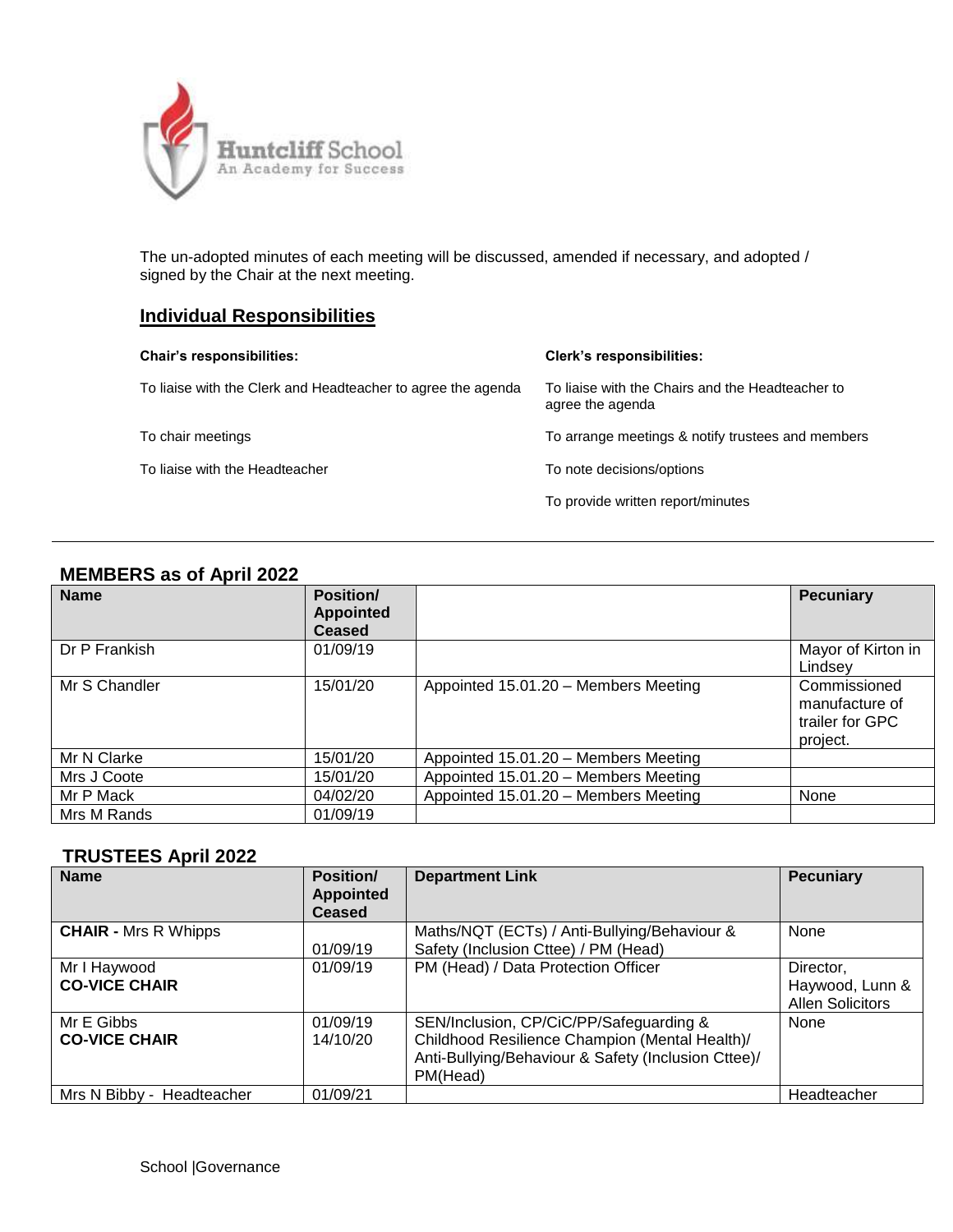

| Mrs J Amlani - Parent              | 09/10/20             | Science and PE/Anti-Bullying/Behaviour & Safety<br>(Inclusion Cttee) | None                    |  |
|------------------------------------|----------------------|----------------------------------------------------------------------|-------------------------|--|
| Mrs J Clarke                       | Resigned<br>7.3.22   |                                                                      |                         |  |
| Mr D Cronshaw - Community          | 04/03/20             | Careers/WRL/PHSE/RSE/Health and Safety                               | <b>DLD Training Ltd</b> |  |
| Mrs T Harvey - Parent              | 01/09/19             | Design (ICT, Tech, Art and Design, Food and<br>Music)                | None                    |  |
| Mrs C Hanson-Church -<br>Community | 28/09/21             | English                                                              |                         |  |
| Mrs J Lawson                       | Resigned<br>16.10.21 |                                                                      |                         |  |
| Mr J Wigmore - Community           | 01/09/19             | <b>Humanities</b>                                                    | None                    |  |

| l Mrs N Carolan |              | Governance   Nicola.carolan@northlincs.gov.uk |
|-----------------|--------------|-----------------------------------------------|
|                 | Professional |                                               |

# **The Senior Leadership Team**

| <b>Name</b>                                     | <b>Position</b>                   |
|-------------------------------------------------|-----------------------------------|
| Mrs N Bibby                                     | Headteacher                       |
| Mrs K Ashwood<br>kashwood@huntcliffschool.co.uk | Assistant Headteacher - Inclusion |
| Mr P Clayton<br>pclayton@huntcliffschool.co.uk  | Assistant Headteacher - Progress  |
| Mrs E Green<br>egreen@huntcliffschool.co.uk     | Assistant Headteacher             |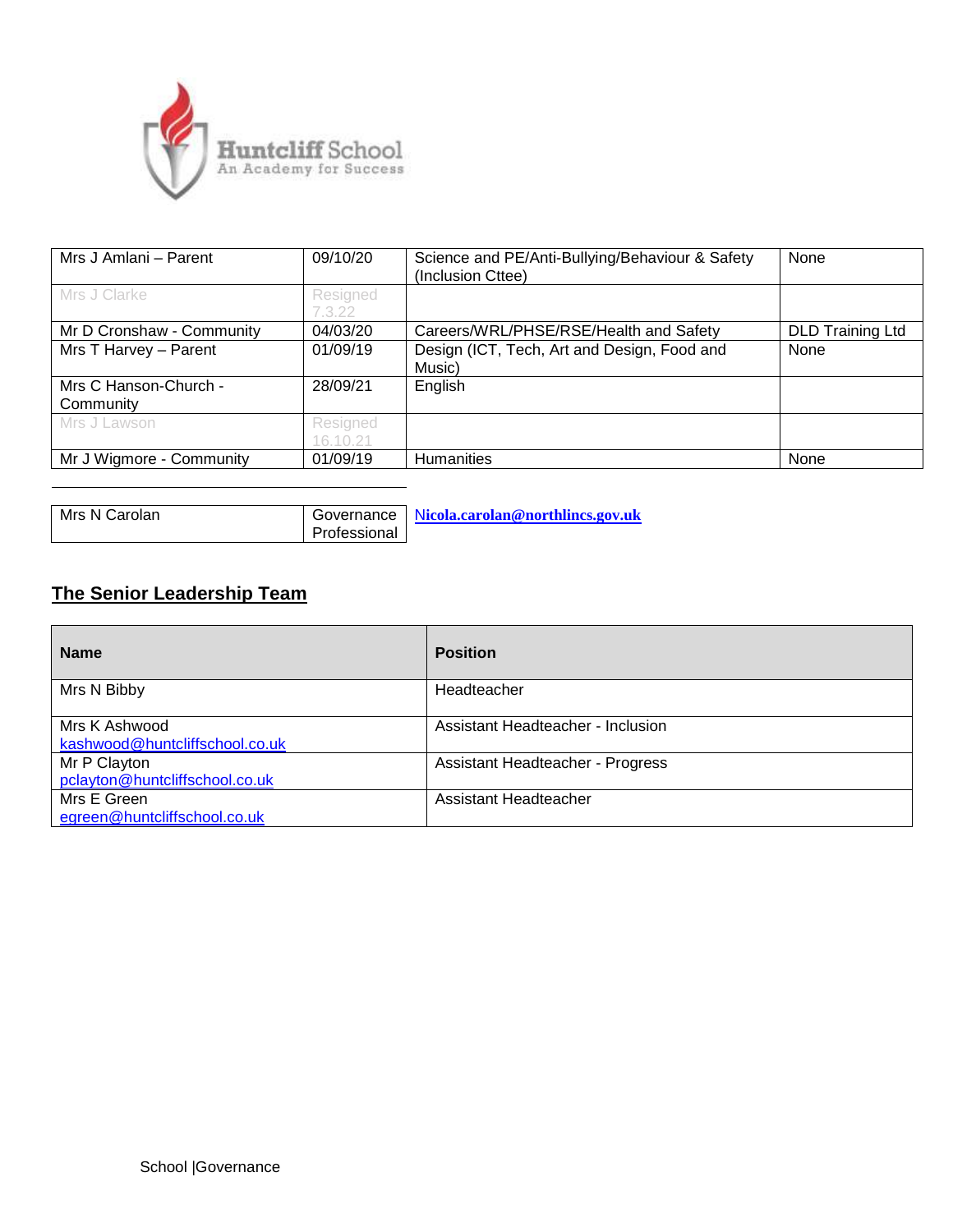

#### **Meeting attendance 20 2 1 -202 2**

|                         |                   | Audit<br>6.10.21         | Inclusion<br>8.10.21 | <b>Full Trustee</b><br>13.10.21 | <b>T&amp;L</b><br>17.11.21 | Audit<br>23.11.21 | <b>Full Trustee<br/>1.12.21 +<br/>AGM</b> | Inclusion<br>14.1.22 | <b>Full Trustee</b><br>26.1.22 | $\frac{781}{16.3.22}$ | Audit<br>23.3.22 | Full Trustee<br>30.3.22 | Inclusion<br>29.4.22 | Audit<br>18.5.21 | <b>Full Trustee<br/>25.5.22</b> | T&I<br>6.7.21 | lnclusion | <b>Full Trustee<br/>13.7.21</b> |
|-------------------------|-------------------|--------------------------|----------------------|---------------------------------|----------------------------|-------------------|-------------------------------------------|----------------------|--------------------------------|-----------------------|------------------|-------------------------|----------------------|------------------|---------------------------------|---------------|-----------|---------------------------------|
| <b>Name</b>             |                   |                          |                      |                                 |                            |                   |                                           |                      |                                |                       |                  |                         |                      |                  |                                 |               |           |                                 |
| Mrs J Amlani            | Parent<br>Trustee | Y                        | Y                    | Y                               | N                          | $\blacksquare$    | Y                                         | N                    |                                | N                     |                  |                         |                      |                  |                                 |               |           |                                 |
| Mrs N Bibby             | Head              | Y                        | Y                    | Y                               | Y                          | Y                 | Y                                         | Y                    |                                | Y                     |                  |                         |                      |                  |                                 |               |           |                                 |
| Mrs J Clarke            | Trustee           | Y                        | $\blacksquare$       | Y                               | $\sim$                     | N                 | Y                                         | $\mathbf{v}$         |                                |                       |                  |                         |                      |                  |                                 |               |           |                                 |
| Mr Cronshaw             | Trustee           | Y                        | $\mathbf{r}$         | Y                               | Y                          | Y                 | Y                                         | $\sim$               |                                | N                     |                  |                         |                      |                  |                                 |               |           |                                 |
| Mr Gibbs                | Trustee           |                          | Y                    | Y                               | Y                          | $\mathbf{r}$      | Υ                                         | Y                    |                                | Y                     |                  |                         |                      |                  |                                 |               |           |                                 |
| Mrs C Hanson-<br>Church | Trustee           |                          | $\blacksquare$       | Y                               | Y                          | $\sim$            | N                                         | $\sim$               |                                | Y                     |                  |                         |                      |                  |                                 |               |           |                                 |
| Mrs Harvey              | Parent<br>Trustee | Y                        | $\blacksquare$       | Y                               | N                          | N                 | N                                         | $\sim$               |                                | Y                     |                  |                         |                      |                  |                                 |               |           |                                 |
| Mr Haywood              | Trustee           | Y                        | $\Delta$             | Y                               | Y                          | Y                 | N                                         | $\sim$               |                                | N                     |                  |                         |                      |                  |                                 |               |           |                                 |
| Mrs J Lawson            | Parent<br>Trustee | <b>No</b>                | $\blacksquare$       | Y                               |                            |                   |                                           |                      |                                |                       |                  |                         |                      |                  |                                 |               |           |                                 |
| Mrs Whipps              | Trustee           | Y                        | Y                    | Y                               | Y                          | Y                 | Y                                         | Y                    |                                | Y                     |                  |                         |                      |                  |                                 |               |           |                                 |
| Mr Wigmore              | Trustee           |                          | $\mathbf{r}$         | Y                               | Y                          | $\sim$            | N                                         | $\sim$               |                                | N                     |                  |                         |                      |                  |                                 |               |           |                                 |
|                         |                   |                          |                      |                                 |                            |                   |                                           |                      |                                |                       |                  |                         |                      |                  |                                 |               |           |                                 |
| Mr S Chandler           | Member            | $\overline{\phantom{a}}$ | $\sim$               | $\mathbf{v}$                    | $\blacksquare$             | $\omega$          | Y                                         | $\mathbf{v}$         |                                | $\blacksquare$        |                  |                         |                      |                  |                                 |               |           |                                 |
| Mr N Clarke             | Member            |                          | $\overline{a}$       | $\sim$                          | $\sim$                     | $\overline{a}$    | Y                                         | $\sim$               |                                | $\sim$                |                  |                         |                      |                  |                                 |               |           |                                 |
| Mrs J Coote             | Member            |                          | $\overline{a}$       | $\sim$                          | $\sim$                     | $\sim$            | Y                                         | $\sim$               |                                | $\sim$                |                  |                         |                      |                  |                                 |               |           |                                 |
| Dr P Frankish           | Member            |                          | $\blacksquare$       | $\blacksquare$                  | $\blacksquare$             | $\blacksquare$    | Y                                         | $\mathbf{v}$         |                                | $\blacksquare$        |                  |                         |                      |                  |                                 |               |           |                                 |
| Mrs M Rands             | Member            |                          | $\blacksquare$       | $\sim$                          | $\sim$                     | $\sim$            | Y                                         | $\sim$               |                                | $\sim$                |                  |                         |                      |                  |                                 |               |           |                                 |
| Dr P Mack               | Member            |                          | $\mathbf{r}$         | $\blacksquare$                  | $\sim$                     | $\sim$            | Y                                         | $\sim$               |                                | $\sim$                |                  |                         |                      |                  |                                 |               |           |                                 |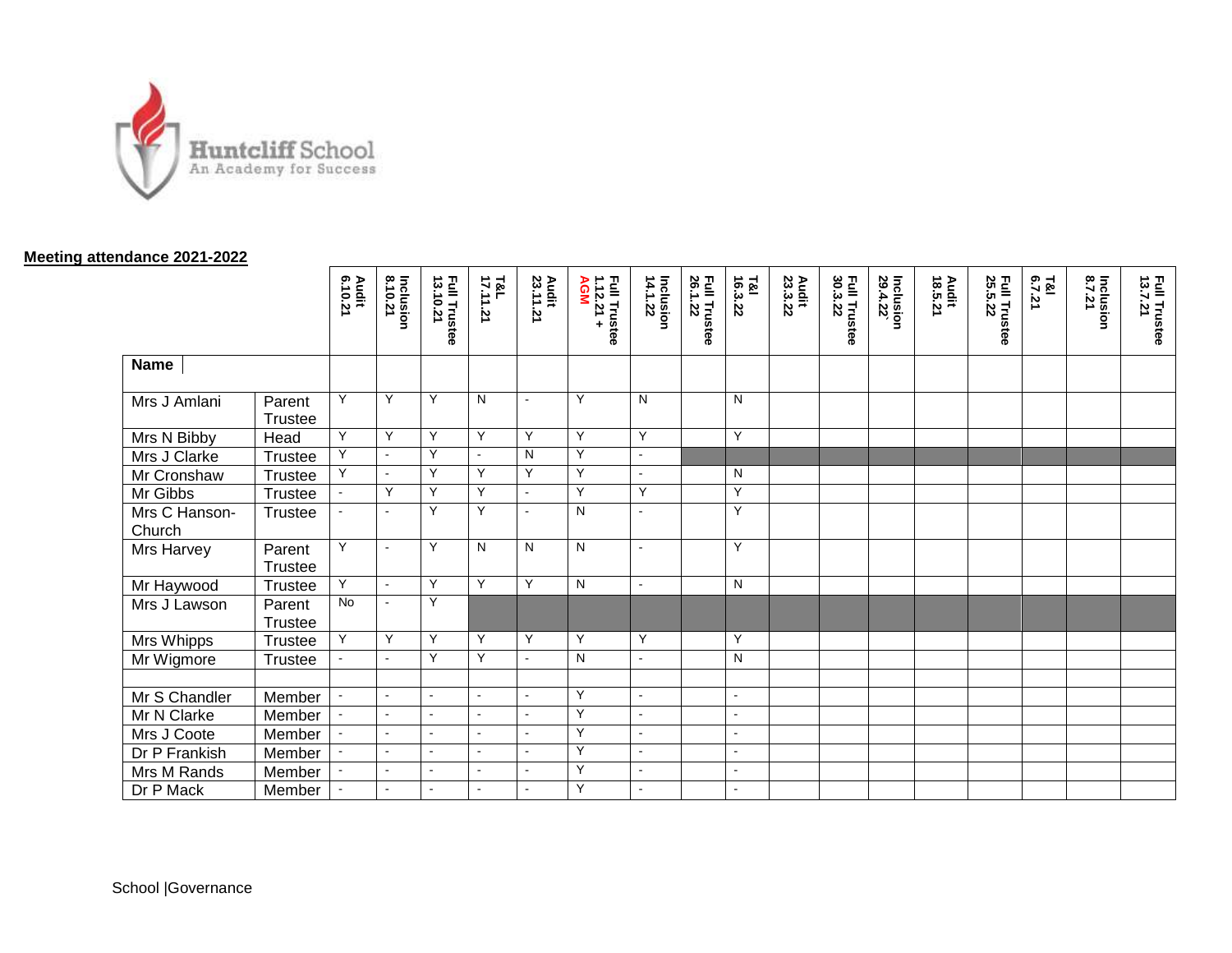

## **Trustee Involvement and Visits to School**

## **Rationale**

Trustees have a legal responsibility to be involved in all aspects of the school. By promoting this positively and systematically, a positive community involvement in the life of the school will be encouraged.

#### **1. Trustee Involvement**

## 1.1. **Aims**

- 1.1.1. To enhance Trustees' awareness of classroom practice.
- 1.1.2. To use the individual qualities, skills and interests of Trustees to the benefit of the school.
- 1.1.3. To make Trustees aware of legal requirements and their role as decision and policy makers.
- 1.1.4. To offer training for Trustees to fulfill their duties in management and curriculum functions.
- 1.1.5. To share the workload and responsibilities of the Headteacher through the creation of committees in each area of school management.
- 1.1.6. To enable the Trustees to represent the school in the community.

## 1.2. **Guidelines**

- 1.2.1. Trustees will be expected to carry out their duties within the legal framework of the Education Reform Act.
- 1.2.2. The school will provide Trustees with enough information to make responsible decisions.
- 1.2.3. Trustees are encouraged to visit the school during the day where possible.

## 1.3. **Trustees' Visits**

- 1.3.1. The presence of Trustees in the school supports the staff and keeps Trustees informed of the ethos, atmosphere and activities in the school. Trustees are not expected to inspect, advise or assess professional competence. Trustees are expected to observe, ask questions and evaluate. The role is one of the critical friend.
- 1.3.2. Visits should be purposeful and planned and cover every facet of the school reflecting the responsibilities of each Trustee.
- 1.3.3. Before visiting the school Trustees' should:
- 1.3.3.1. Have made a formal appointment with the Headteacher and Subject Co-ordinator.
- 1.3.3.2. Have agreed the focus of the visit and have a prearranged programme for the visit.
- 1.3.3.3. Have remembered that all observation and information acquired during the visit is confidential and only to be shared with the Headteacher and other members of the Trustees.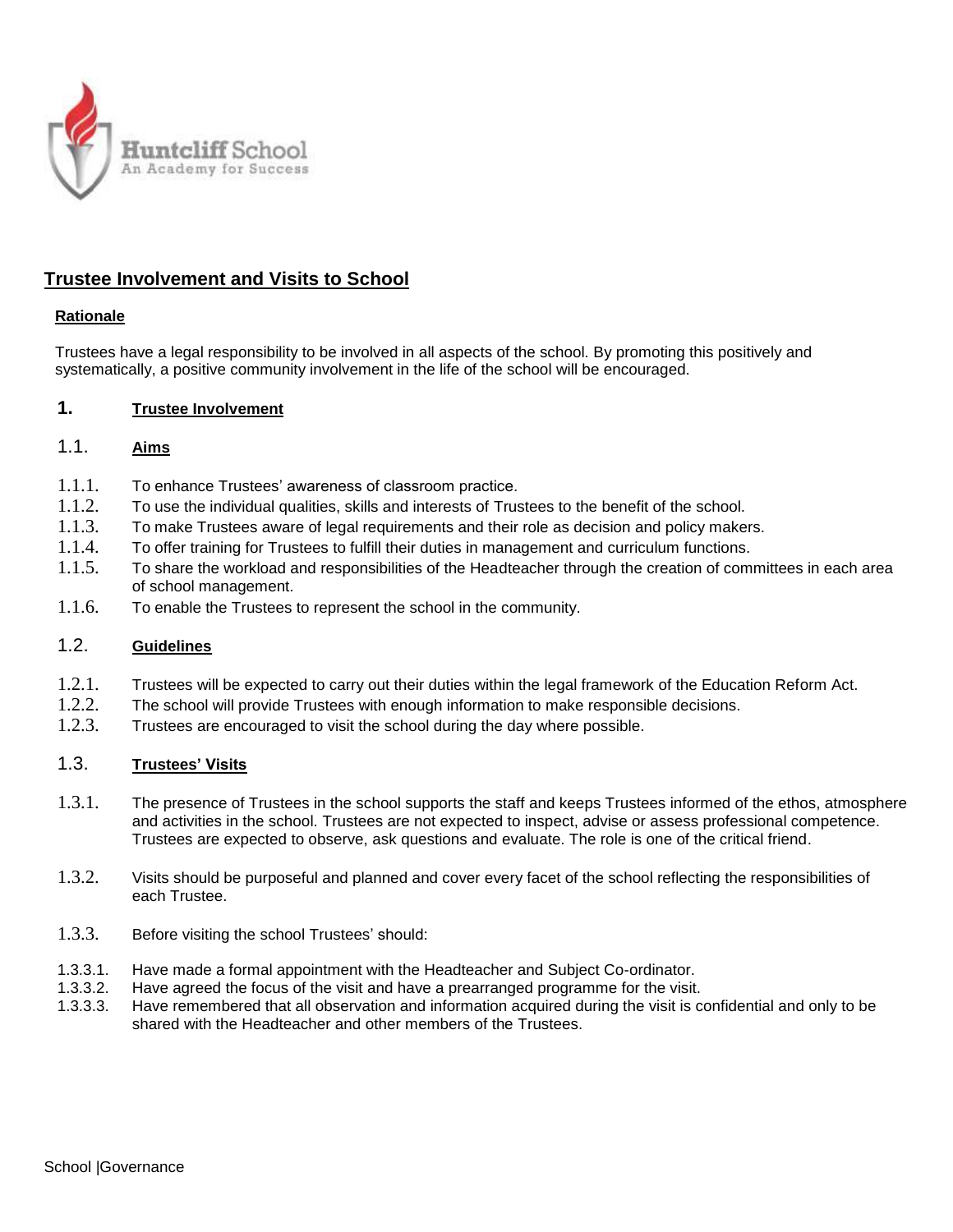

## 1.4. **The Visit**

- 1.4.1. On arrival and before departure the Trustee should report to the Reception to sign in and out.
- 1.4.2. Trustees should wear their badges for the duration of the visit.
- 1.4.3. The visit should be followed up with a brief verbal report to the Trustees and a brief written report (Appendix 1) to the Headteacher with a copy to the relevant subject co-ordinator.

## 1.5. **Suggested Focus for Trustees' Visits**

- 1.5.1. The School Improvement Plan / Ofsted Action Plan.
- 1.5.2. Policy implementation.
- 1.5.3. Financial performance.
- 1.5.4. The school's image.
- 1.5.5. Premises and grounds.
- 1.5.6. Pupils' performance and achievements.
- 1.5.7. Pupil behaviour.
- 1.5.8. Pupils' views.
- 1.5.9. Parents' views.
- 1.5.10. The community's views.